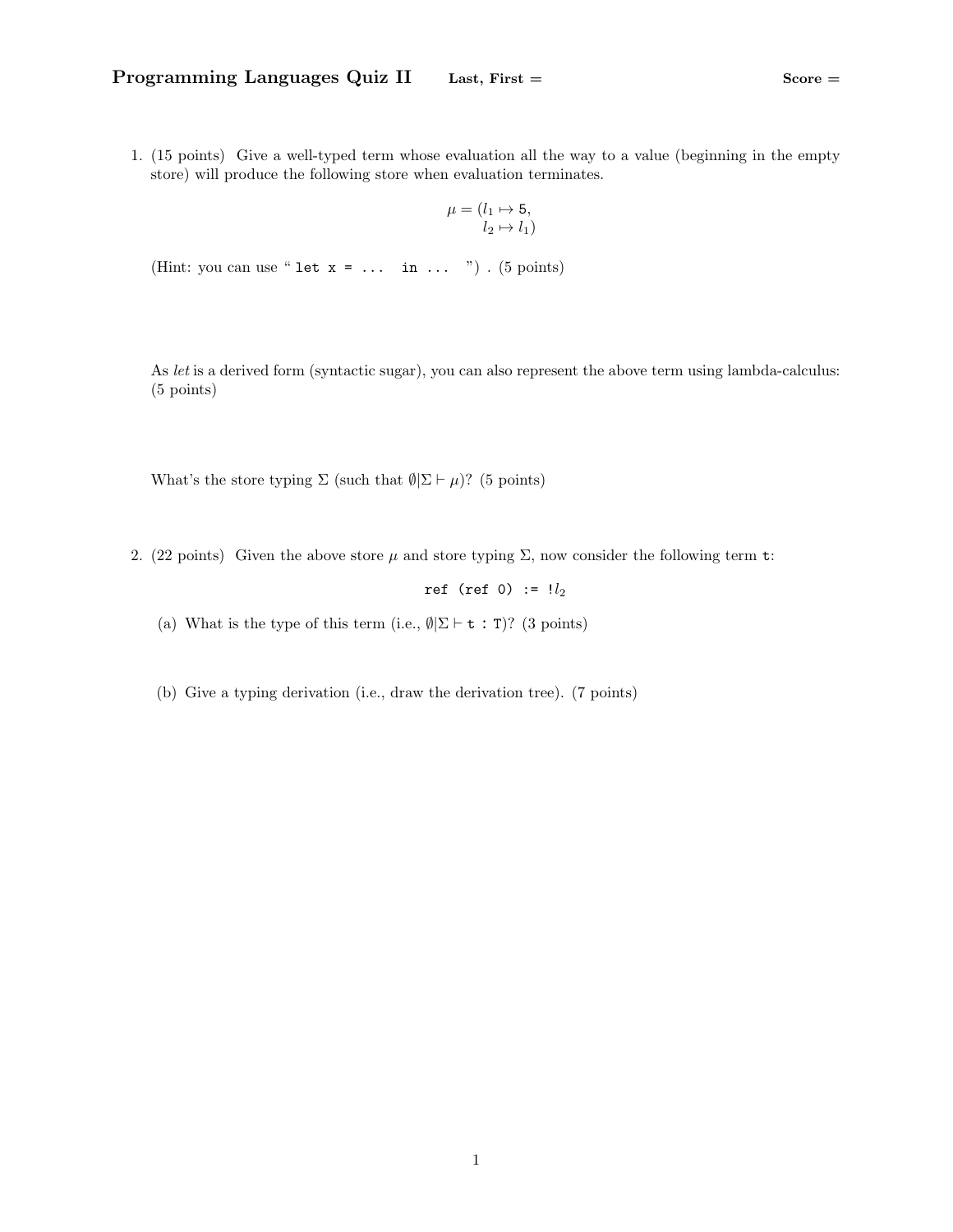(c) Evaluate the above term step by step all the way to a value; in each step, fill in the store, store typing, and the computation rule used (note there is exactly one computation rule in each step). (12 points)

| ${\rm step}$   | ${\rm term}$          | ${\tt store}$                      | comp. rule |
|----------------|-----------------------|------------------------------------|------------|
| $\overline{0}$ | ref (ref 0) := $!l_2$ | $(l_1 \mapsto 5, l_2 \mapsto l_1)$ | N/A        |
|                |                       |                                    |            |
|                |                       |                                    |            |
|                |                       |                                    |            |
|                |                       |                                    |            |
|                |                       |                                    |            |
|                |                       |                                    |            |
|                |                       |                                    |            |
|                |                       |                                    |            |
|                |                       |                                    |            |
|                |                       |                                    |            |
|                |                       |                                    |            |
|                |                       |                                    |            |
|                |                       |                                    |            |
|                |                       |                                    |            |
|                |                       |                                    |            |
|                |                       |                                    |            |
|                |                       |                                    |            |
|                |                       |                                    |            |
|                |                       |                                    |            |
|                |                       |                                    |            |

3. (10 points) Is there a well-typed term whose evaluation (beginning in the empty store) will produce the following store when evaluation terminates?

$$
\mu = (l_1 \mapsto l_2, l_2 \mapsto l_3, l_3 \mapsto l_1)
$$

If so, give it. If not, explain briefly why no such term exists.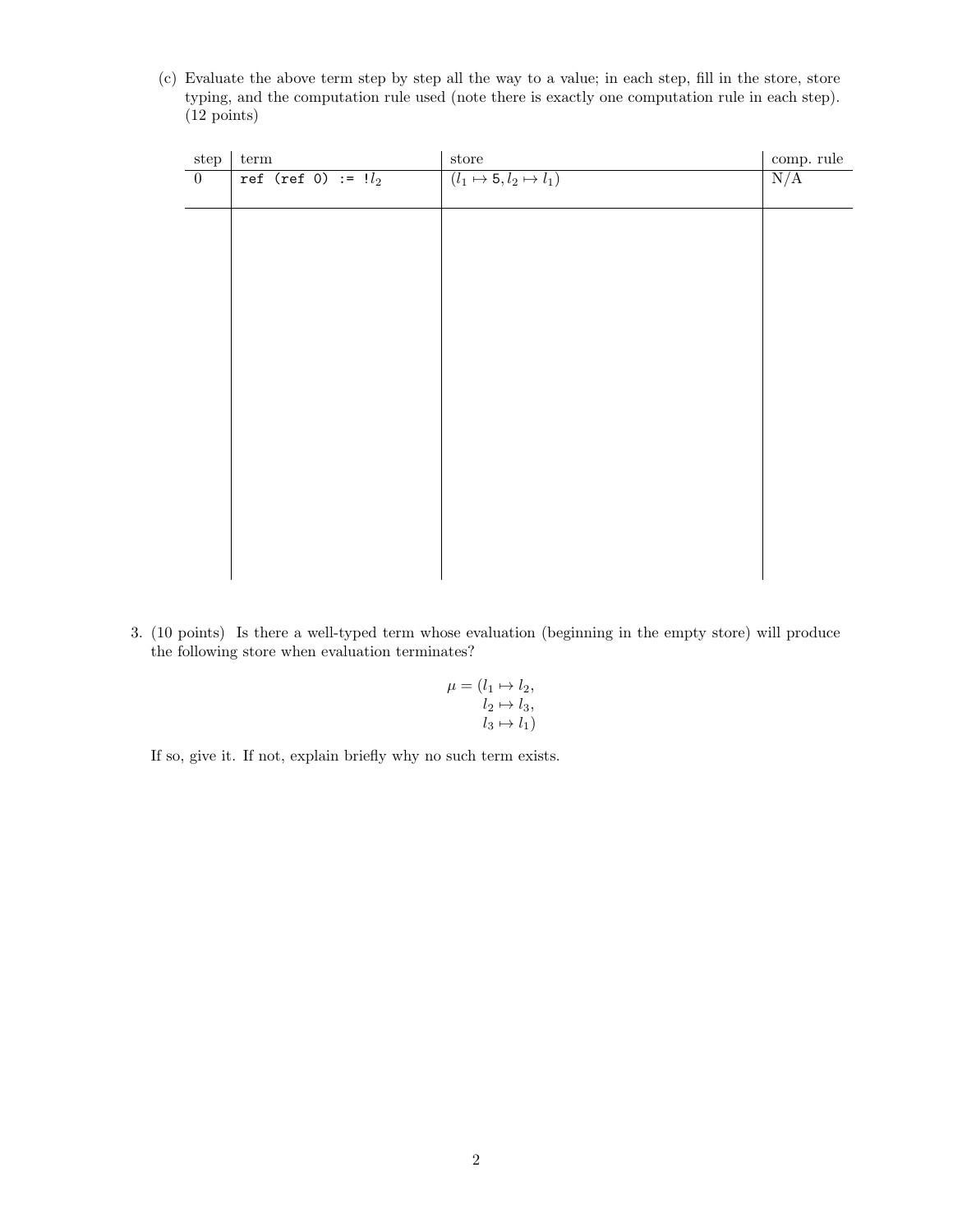4. (26 points) Consider the following term:

$$
\begin{array}{rcl} \text{case} \text{ } \text{${\zeta}$}_{2}\text{=ref 0${\succ}$ as T of $\text{${\zeta}$}_{1}\text{=}x_{1}{\succ}\Rightarrow x_{1}$ \\ \text{ } & \text{${\zeta}$}_{2}\text{=}x_{2}{\succ}\Rightarrow !x_{2} \end{array}
$$

- (a) What T makes this term typecheck? Fill in the blanks:  $T = 1$ : ,  $l_2$ : >. (6 points)
- (b) What is the type of this term (given  $\mu = \emptyset$  and  $\Sigma = \emptyset$ )? (3 points)
- (c) Give the typing derivation (i.e., draw the derivation tree). (7 points)

(d) Evaluate this term all the way to a value. Distinguish between labels  $(l_i)$  and locations  $(l_i)$ . (10) points)

| step           | term                                                                                                                   | store | comp. rule |
|----------------|------------------------------------------------------------------------------------------------------------------------|-------|------------|
| $\overline{0}$ | case $\langle 1_2$ =ref 0> as T of $\langle 1_1=x_1\rangle \Rightarrow x_1$                                            | Ø     | N/A        |
|                | $\mathopen{\texttt{<}} 1_2 \mathopen{\texttt{=}} x_2 \mathclose{\texttt{>}} \ \Rightarrow \ \mathopen{\texttt{!}} x_2$ |       |            |
|                |                                                                                                                        |       |            |
|                |                                                                                                                        |       |            |
|                |                                                                                                                        |       |            |
|                |                                                                                                                        |       |            |
|                |                                                                                                                        |       |            |
|                |                                                                                                                        |       |            |
|                |                                                                                                                        |       |            |
|                |                                                                                                                        |       |            |
|                |                                                                                                                        |       |            |
|                |                                                                                                                        |       |            |
|                |                                                                                                                        |       |            |
|                |                                                                                                                        |       |            |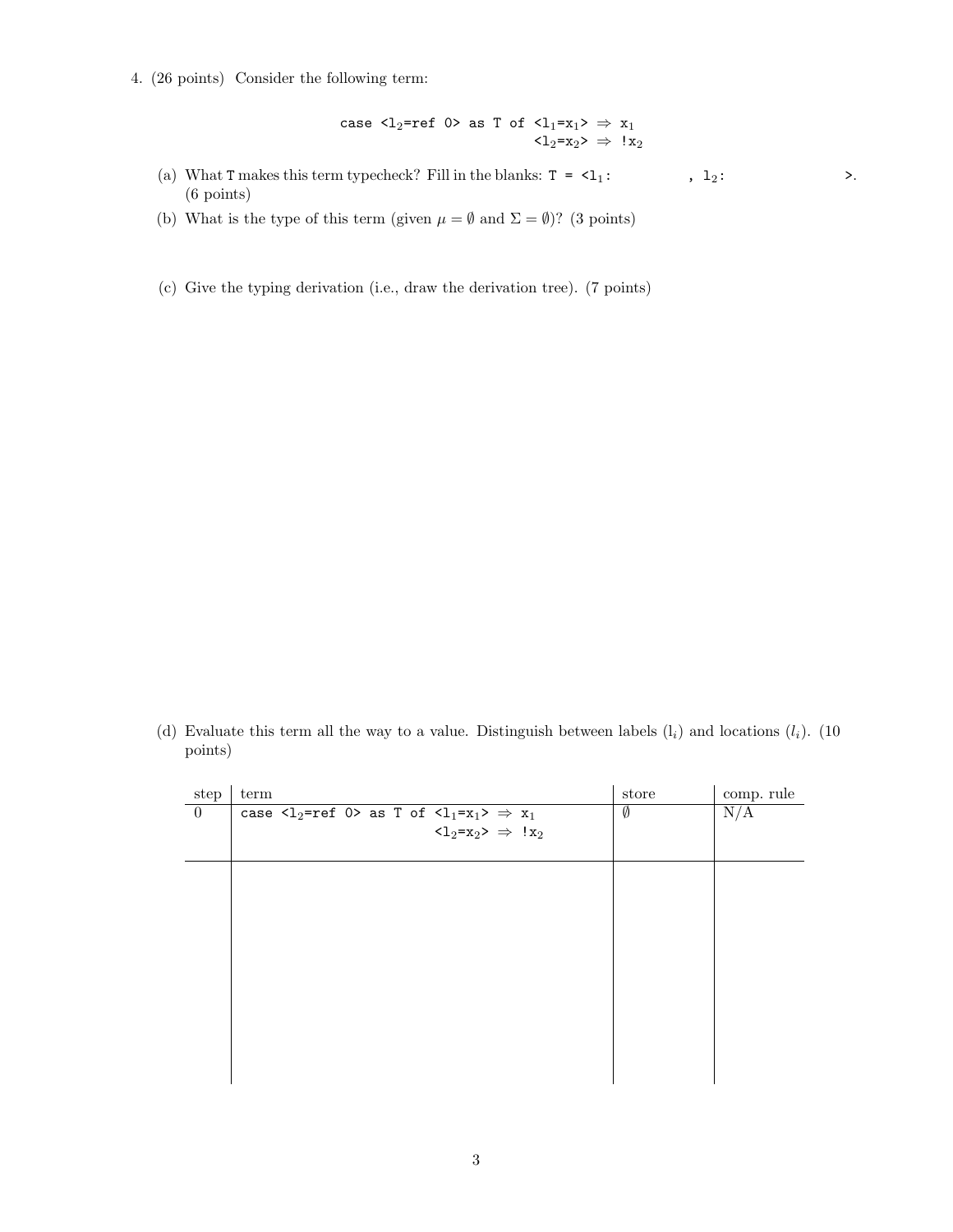5. (15 points) Define the big-step semantics evaluation rule for case terms:

case t of  $\langle 1_i=x_i\rangle \Rightarrow t_i \stackrel{i\in 1..n}{\longrightarrow}$ 

Do not forget the store (i.e., instead of  $t \psi v$ , use  $t | \mu \psi v | \mu'$  to represent the evaluation sequence  $\mathsf{t}|\mu \to \mathsf{t}_1|\mu_1 \to ... \to \mathsf{v}|\mu').$ 

6. (12 points) Forget about references and stores for now. We know that (preservation theorem says)  $t \to t'$  and  $\emptyset \vdash t : T$  implies  $\emptyset \vdash t' : T$ . But is it also true that  $t \to t'$  and  $\emptyset \vdash t' : T$  implies  $\emptyset \vdash t : T$ ? If so, explain; otherwise, give an example. You can only use the syntax defined in the companion sheet (excluding reference creation, dereference, assignment, and store location).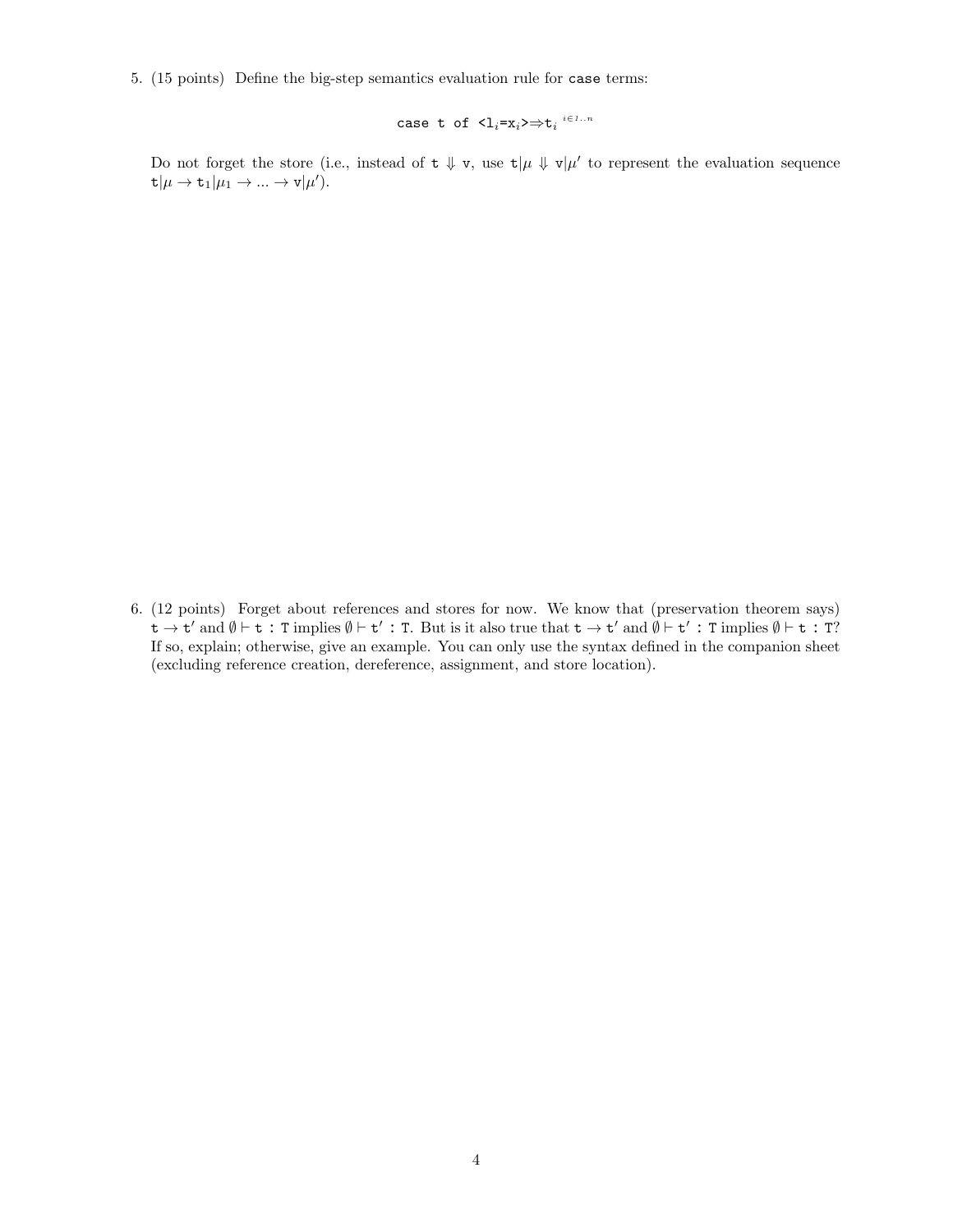## Simply-typed lambda calculus with variants, references, Unit and Nat

|             | Syntax                |                                                                                                                                                 |                                    |
|-------------|-----------------------|-------------------------------------------------------------------------------------------------------------------------------------------------|------------------------------------|
|             | $t$ ::=               |                                                                                                                                                 | terms                              |
|             |                       | unit                                                                                                                                            | $constant$ unit                    |
|             |                       | x                                                                                                                                               | variable                           |
|             |                       | $\lambda$ x:T.t                                                                                                                                 | abstraction                        |
|             |                       | t t                                                                                                                                             | application                        |
|             |                       | ref t                                                                                                                                           | reference creation                 |
|             |                       | !t                                                                                                                                              | dereference                        |
|             |                       | $t := t$                                                                                                                                        | assignment                         |
|             |                       | $l_{\rm }$                                                                                                                                      | store location                     |
|             |                       | 0                                                                                                                                               | constant zero                      |
|             |                       | succ t                                                                                                                                          | successor                          |
|             |                       | $\langle$ 1=t> as T                                                                                                                             | variant                            |
|             |                       | case t of $\mathsf{<} l_i = x_i \mathsf{>}\Rightarrow t_i \stackrel{i \in 1n}{\longrightarrow}$                                                 | case                               |
| $\mathbf v$ | $\therefore =$        |                                                                                                                                                 | values                             |
|             |                       | unit                                                                                                                                            | $constant$ $unit$                  |
|             |                       | $\lambda$ x:T.t                                                                                                                                 | abstraction value                  |
|             |                       | $l_{\rm }$                                                                                                                                      | store location                     |
|             |                       | nv                                                                                                                                              | numeric value                      |
|             |                       | $\langle$ 1= $v$ > as T                                                                                                                         | variant value                      |
|             | $T$ ::=               |                                                                                                                                                 | types                              |
|             |                       | Unit                                                                                                                                            | unit type                          |
|             |                       | $T\rightarrow T$                                                                                                                                | type of functions                  |
|             |                       | Ref T                                                                                                                                           | type of reference cells            |
|             |                       | Nat                                                                                                                                             | type of natural numbers            |
|             |                       | $<\hspace{-3pt}1_i\hspace{-3pt}:\hspace{-3pt}T_i\hspace{3pt} \hspace{3pt} \hspace{3pt}^{i\hspace{-3pt}\in\hspace{-3pt}1\hspace{-3pt} \ldots n>$ | type of variants                   |
| $\mu$       | $\mathrel{\mathop:}=$ | Ø<br>$\mu, l \mapsto \mathbf{v}$                                                                                                                | stores                             |
| Г           | $::=$                 | $\Gamma$ , x:T<br>Ø                                                                                                                             | $type\hspace{0.1cm} environment s$ |
| Σ           | $\mathrel{\mathop:}=$ | $\Sigma, l:$ T<br>Ø                                                                                                                             | store typings                      |
|             | $nv ::= 0$            | succ nv                                                                                                                                         | numeric values                     |

 $\textit{Evaluation}$  t| $\mu \rightarrow \texttt{t}$ 

$$
\frac{\mathbf{t}_1|\mu \longrightarrow \mathbf{t}'_1|\mu'}{\mathbf{t}_1 \ \mathbf{t}_2|\mu \longrightarrow \mathbf{t}'_1 \ \mathbf{t}_2|\mu'}
$$
 (E-APP1)

 $^{\prime}$ | $\mu^{\prime}$ 

$$
\frac{\mathbf{t}_2|\mu \longrightarrow \mathbf{t}_2'|\mu'}{\mathbf{v}_1 \quad \mathbf{t}_2|\mu \longrightarrow \mathbf{v}_1 \quad \mathbf{t}_2'|\mu'}
$$
 (E-APP2)

## $(\lambda \mathbf{x}:T_{11}.\mathbf{t}_{12}) \ \mathbf{v}_2|\mu \longrightarrow [\mathbf{x} \mapsto \mathbf{v}_2] \mathbf{t}_{12}|\mu$  (E-APPABS)

$$
\frac{l \notin dom(\mu)}{\text{ref } \mathbf{v}_1 | \mu \longrightarrow l | (\mu, l \mapsto \mathbf{v}_1)} \tag{E-REFV}
$$

$$
\frac{\mathbf{t}_1|\mu \longrightarrow \mathbf{t}'_1|\mu'}{\text{ref } \mathbf{t}_1|\mu \longrightarrow \text{ref } \mathbf{t}'_1|\mu'}
$$
 (E-REF)

$$
\frac{\mu(l) = \mathbf{v}}{!l|\mu \longrightarrow \mathbf{v}|\mu}
$$
 (E-DEREFLOC)